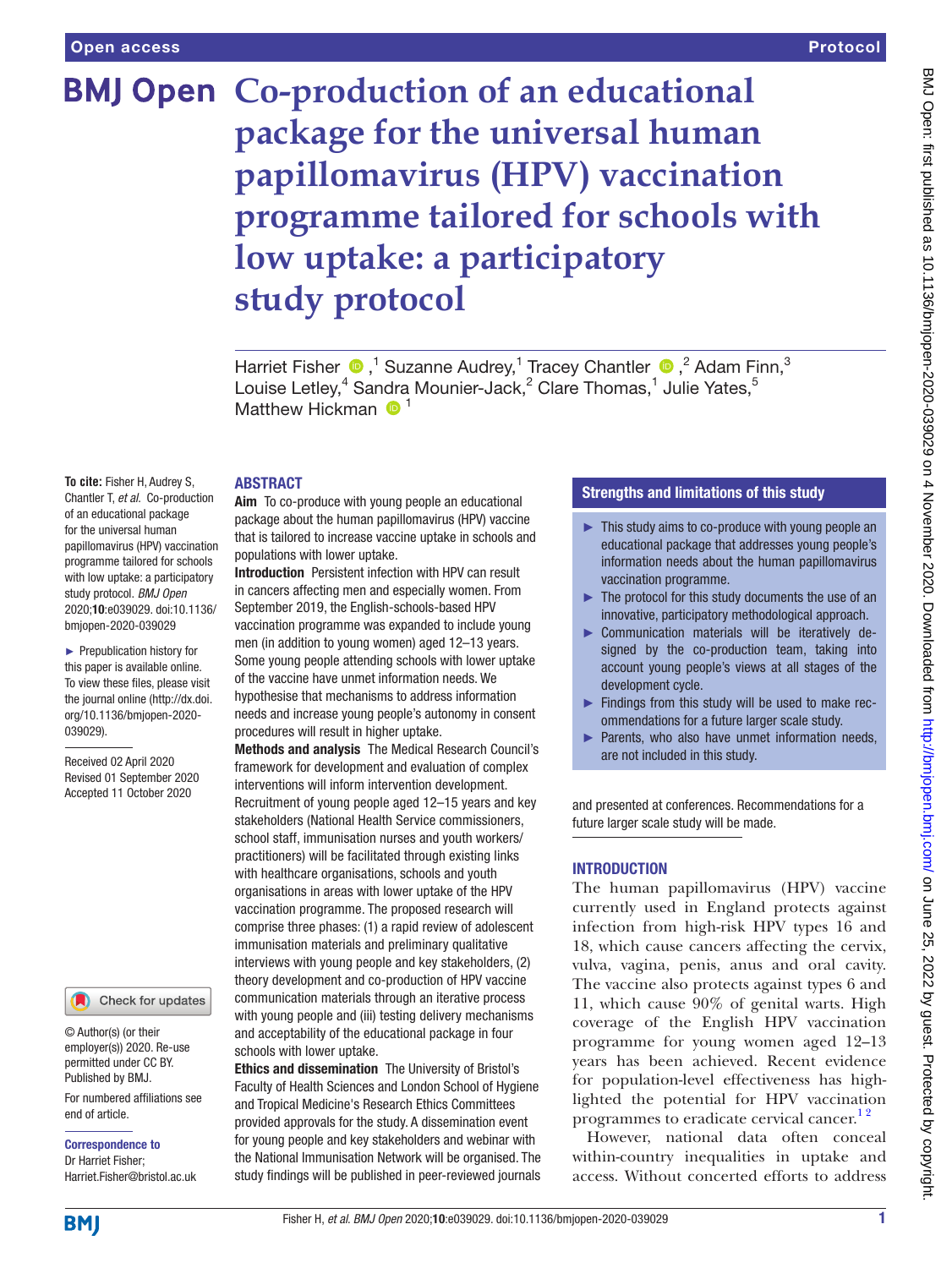lower uptake among some populations, existing disparities in the incidence of cervical cancer by ethnicity and socioeconomic deprivation may increase. $3-5$  Wide variations in uptake of the HPV vaccination programme across local authorities exist (range: 70.2%–95.8% for the first dose in  $2018/2019$ .<sup>[6](#page-3-2)</sup> We previously identified lower uptake by area and among some population groups, including minority ethnic groups.<sup>7</sup> Our research in schools with lower uptake showed complex sociocultural factors influence beliefs and priorities for young women to be vaccinated.<sup>[8](#page-4-1)</sup> The requirement for written parental consent also acts as a major barrier,<sup>[9](#page-4-2)</sup> which can be overcome to some extent by enabling verbal parental consent and adolescent self-consent.[10 11](#page-4-3)

Based on emerging evidence, the Joint Committee on Vaccination and Immunisation concluded that extending the HPV vaccination programme to include young men could be cost effective.<sup>[12](#page-4-4)</sup> The Department of Health announced the inclusion of young men from the 2019/2020 programme year. If sufficient uptake is attained, a universal vaccination programme will strengthen England's position to eliminate some HPV types and HPV-related cancers in the longer term. Men who have sex with men will also receive optimal protection by immunisation ahead of sexual debut. $1213$ 

It is currently unknown whether the universal HPV vaccination programme will be delivered equitably by gender, or whether existing inequalities in uptake and incidence of HPV-related disease among some groups will be decreased or widened. $14$  Inequalities may prevent delivery of the programme as intended, with insufficient understanding and engagement of young people and their parents or carers.

Despite largely positive public attitudes to vaccination, $^{15}$ recent calls have been made to tackle negative misconceptions of vaccines and limit health misinformation circulating in social media. $16$  Many young people have limited or no understanding of the vaccines they receive or the diseases they are intended to prevent.<sup>17</sup>

Our previous research confirms some young women attending schools with lower uptake have unmet information needs, which can have implications for obtaining consent and vaccination uptake<sup>[8](#page-4-1)</sup> (H Fisher *et al*, 2020, unpublished data). A systematic review, including two UK-based studies, showed young men have lower knowledge and understanding of HPV than their female counterparts.<sup>[18](#page-4-9)</sup>

Methods to increase understanding, suggested by families and professionals, include: healthcare professional advocacy, accessible information formats, and delivery of educational sessions, in addition to the routine provision of information leaflets (H Fisher *et al*, 2020, unpublished data). Preliminary feedback from young people suggests the delivery of interactive HPV vaccine awareness raising sessions by a researcher in the school setting are acceptable. Young people's questions during the sessions related both to the HPV vaccine and preparation for the vaccination session.

A systematic review suggested weak evidence for the effectiveness of educational interventions at increasing acceptance, or intentions for their daughter to receive the  $HPV$  vaccine.<sup>19</sup> However, the review requires updating as the primary studies were predominantly related to hypothetical scenarios prior to vaccine licensing, and more studies have since been published.

Internationally, educational interventions about the HPV vaccine have been developed through research. These have targeted young adults,<sup>20 21</sup> parents<sup>22–24</sup> and professionals. $22-\overline{24}$  A complex intervention delivered in a USA's healthcare setting, comprising an educational component delivered by healthcare providers to young people aged 11–21 years, was shown to be effective at increasing uptake. $25$  Similarly, a schools-based educational programme delivered through 113 face-to-face classes with Swedish students aged 16 years was shown to increase self-reported uptake of the HPV vaccine.<sup>26</sup> In Australia, a complex, schools-based intervention was not shown to be effective at increasing vaccination uptake, but improved adolescent knowledge and psychosocial outcomes.<sup>[27](#page-4-15)</sup>

These studies suggest that an educational-based intervention to increase uptake has potential to be an acceptable and effective intervention in the context of the English universal HPV vaccination programme. We hypothesise that mechanisms to address information needs and increase young people's autonomy in consent procedures will result in higher uptake of the programme. We are unaware of any other educational packages that have been developed specifically for areas and popula-tions groups with lower uptake,<sup>[7](#page-4-0)</sup> or that have tested these specific mechanisms to increase uptake.

The aim of the study is to co-produce jointly with young people an HPV vaccination educational package that can be used within the adolescent schools-based immunisation programme and is tailored at increasing vaccine uptake in areas and populations with lower HPV vaccination coverage.

# METHODS AND ANALYSIS

We propose an innovative, participatory research approach involving co-production of an education package about the HPV vaccine with young people. The 2008 Medical Research Council's guidance for complex intervention development and evaluation will be followed.<sup>[28](#page-4-16)</sup>

### Patient and public involvement

The design of this study was informed by our qualitative research undertaken with young women, parents, immu-nisation nurses and school staff<sup>[29](#page-4-17)</sup> (H Fisher *et al*, 2020, unpublished data). We have consulted with the Bristol Young People's Advisory Group (YPAG) and Bristol City Youth Council about the design of the study. The Bristol YPAG comprises young people aged 10–17 years who are interested in healthcare and research. The Bristol City Youth Council is an elected group of 28 young people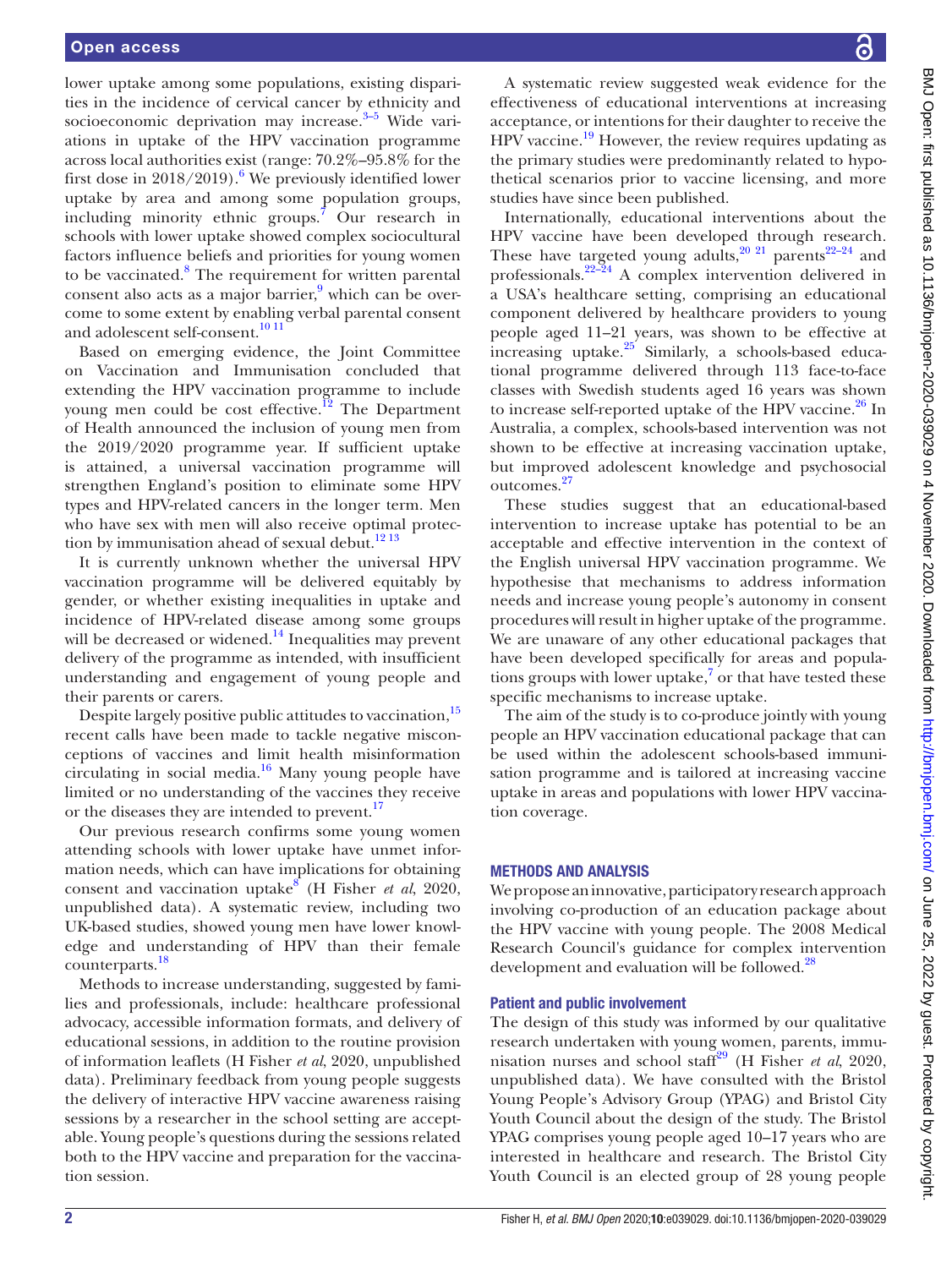from across the city. Both groups have been consulted about the design of the study and participant materials. They will also be invited to an event at the end of the study to consider findings and recommendations with the young people, healthcare professionals and school staff involved in the study.

The study will comprise three phases: (1) a rapid review of adolescent immunisation information materials and preliminary qualitative interviews with young people and key stakeholders, (2) theory development and co-production of HPV vaccine communication materials in an iterative process with young people and (3) examining delivery mechanisms and acceptability of the educational package in four schools with lower uptake of the HPV vaccination programme.

# **Recruitment**

During stages one and two, young men and women aged 12–15 years will be recruited from two youth community organisations in the south west of England. These organisations work with young people with similar sociodemographic backgrounds to the participants of our previous studies undertaken in schools with lower uptake. An additional youth community organisation in London has also been recruited. The age group 12–15 years is selected, as these young people will have diverse experiences in relation to the HPV vaccination programme. Key stakeholders will initially be identified through the research teams' existing relationships with youth organisations, immunisation teams and schools in the study areas. Additional interviews may be undertaken if other key individuals are identified as the activities progress.

# Stage one

A scoping review of existing young people's immunisation information materials will be undertaken. Web-based searches will be undertaken to locate online HPV vaccine communication tools targeted at young people in Englishspeaking countries. A description of the characteristics, format and content of the communication tools will be provided. The findings will be used to make recommendations to inform the content of the initial workshop.

Our qualitative research findings suggest that young people value external providers delivering health-related information in school settings. Preliminary individual or paired/peer group interviews (depending on the preference of participants) with young people (n~6) and key stakeholders (commissioners, school staff, immunisation nurses and youth workers/practitioners) (n~6) will be undertaken to explore further who should deliver the educational package and which key messages to cover.

# Stage two

Drawing on our previous qualitative research findings, it is envisaged that the educational package will include question and answer sessions alongside a series of short videos. Information needs may differ between schools depending on the sociodemographic characteristics of

the student population. Therefore, additional videos will be co-produced to allow the educational session to be tailored as appropriate (eg, provision of information in multiple languages and additional information for parents on vaccine safety).

The materials will be co-produced by young people (n~6) and creative designers who are experienced in working with young people to create health-related media materials.

An initial workshop with young people (n~6–8) will be organised at a community youth organisation where they will be asked to  $(1)$  review existing communication materials; (2) comment on their understanding of key HPV vaccine messages; (3) make suggestions of their preferred messages, design and language style and (4) propose the type of media to be used (eg, animation and vloggers). Platforms to distribute the communication materials (eg, videos and powerpoints), which are accessible by young people, will be explored. Advice will also be sought from voluntary organisations, immunisation teams and school staff.

At least three additional workshops will be organised in different community youth organisations. Here, the materials will be iteratively redesigned by the co-production team. Young people's views will be taken into account at all stages of the development cycle.

# Stage three

Four schools with lower uptake of the HPV vaccination programme will be recruited to the study. Identification of potential schools to approach will be made in collaboration with the local immunisation teams in Bristol and London and our existing relationships with schools. It is envisaged that the educational package will last approximately 1 hour and be delivered to groups of vaccine eligible young people (aged 12–13 years). The package will be piloted approximately 2 weeks ahead of the scheduled vaccination session. Methods for obtaining young people's feedback will be explored (eg, short paper-based questionnaires and interactive quiz). Following the question and answer session, young people will be provided with consent forms and promotional materials available in different languages. Young people will be encouraged to share these with their parents/carers and return the completed consent form.

The feasibility of obtaining information from immunisation teams relating to HPV vaccine uptake by gender, ethnicity, deprivation and types of consent routinely obtained (no response, parent refusal, written or verbal parental consent, young person refusal or self-consent) will be assessed in terms of timeliness of data acquisition and levels of completeness for a future study.

A purposive sample of young people (n~12) from participating schools and key stakeholders (n~12) will be invited to take part in semi-structured or paired/ peer group interviews (depending on the preference of participants) to gather information related to intervention acceptability, understanding of the HPV vaccine,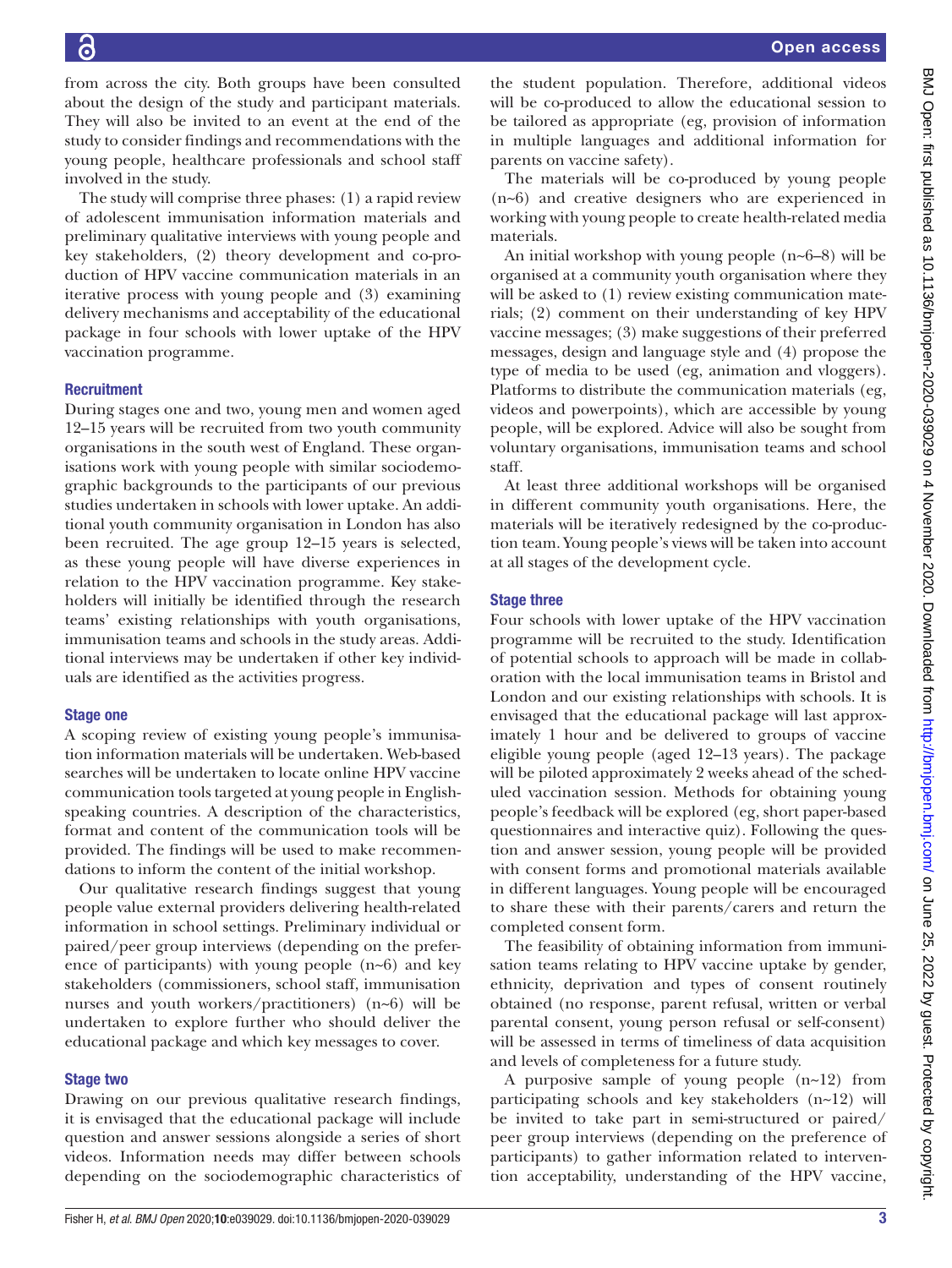and perceptions of adolescent autonomy during consent. Potential key stakeholders to invite to interview will be identified by the research team as the research activities progress. The feasibility and sustainability of who delivers the education package will be further explored.

## Analysis

All interview recordings will be transcribed verbatim and any potentially identifying information removed. Familiarisation with the data will involve two researchers reading and discussing the transcripts to compare and begin to code and categorise the data. Thematic analysis $30$  will be undertaken, within which similarities and differences will be explored. Data analysis will be assisted by the QSR NVivo V.12 software package.

Together, the findings from the rapid review and qualitative research will inform the logic model and development of theory for the educational package.

The outcome from this participatory research study will be a tailored educational intervention about the universal HPV vaccination programme. We will seek additional funding to test whether the educational package can: (1) improve uptake of the vaccination programme in schools/areas with lower uptake; (2) reduce inequalities in programme delivery; (3) increase young people's understanding about the HPV vaccine and (4) increase young people's autonomy in decision-making and consent procedures. For this larger scale study, we plan to design an intervention based on behaviour change theory (eg, COM-B model) which uses delivery of the educational materials we will have co-produced alongside other strategies to support behaviour change.

### ETHICS AND DISSEMINATION

In March 2020, the University of Bristol's Faculty of Health Sciences and London School of Hygiene and Tropical Medicine's Research Ethics Committees provided ethical approvals for the study (references: 99102 & 21887). The project began recruitment and data collection in April 2020 and the study's activities will finish in March 2021.

We will disseminate this research to the academic community, health and youth work practitioners and health policy workers. For the academic community, we plan to submit at least one peer-reviewed paper. We will also disseminate the results to at least one national and one international conference. For practitioners, we will complete a report of our findings and will disseminate the results through practitioner conferences and events.

We will also hold a community stakeholder event to which we will invite school nurses, school staff, parents and young people. This will be an opportunity to discuss the educational package for the HPV vaccine. Healthcare professionals will be actively encouraged to be involved in the dissemination activities, and findings from the study will also be disseminated through appropriate websites and social media. The final report of the study will also provide an opportunity for further dissemination.

#### Author affiliations

<sup>1</sup>Population Health Sciences, Bristol Medical School, University of Bristol, Bristol, UK <sup>2</sup>Department of Global Health and Development, London School of Hygiene & Tropical Medicine, London, UK

3 Division of Clinical Sciences, University of Bristol, Bristol, UK 4 National Infection Service, Public Health England, London, UK 5 Public Health England, Taunton, UK

Acknowledgements The study is supported by the National Institute for Health Research (NIHR) Health Protection Research Unit in Behavioural Science and Evaluation at the University of Bristol. The views expressed are those of the authors and not necessarily those of the National Health Service, the NIHR, the Department of Health or Public Health England. This study is supported by the NIHR's Health Protection Research Unit in Vaccines and Immunisation, a partnership between Public Health England and the London School of Hygiene & Tropical Medicine.

Contributors All authors were involved in the conception and design of the research. MH is the principal Investigator and contributes expertise in researching infectious disease control. SA contributes expertise in qualitative research and process evaluation. TC provides implementation, mixed methods and anthropology research expertise in relation to UK vaccination programmes. AF provides experience in the field of vaccine and policy development. LL provides expertise in implementing the national human papillomavirus vaccination programme. SM-J has expertise in health systems and policy evaluations, notably vaccination programmes. CT offers expertise in knowledge mobilisation. JY will support the dissemination of findings and wider implementation of the educational package as appropriate. As study manager, HF will be responsible for coordinating the study and provides links with community organisations and schools. HF wrote the first draft and all authors contributed to the final version of the manuscript.

Funding This work is supported by the Medical Research Council's Public Health Intervention Development scheme (project number: MR/T027150/1).

Competing interests None declared.

Patient and public involvement Patients and/or the public were involved in the design, or conduct, or reporting, or dissemination plans of this research. Refer to the Methods section for further details.

Patient consent for publication Not required.

Provenance and peer review Not commissioned; externally peer reviewed.

Open access This is an open access article distributed in accordance with the Creative Commons Attribution 4.0 Unported (CC BY 4.0) license, which permits others to copy, redistribute, remix, transform and build upon this work for any purpose, provided the original work is properly cited, a link to the licence is given, and indication of whether changes were made. See: [https://creativecommons.org/](https://creativecommons.org/licenses/by/4.0/) [licenses/by/4.0/](https://creativecommons.org/licenses/by/4.0/).

#### ORCID iDs

Harriet Fisher<http://orcid.org/0000-0002-5639-0955> Tracey Chantler <http://orcid.org/0000-0001-7776-7339> Matthew Hickman<http://orcid.org/0000-0001-9864-459X>

### REFERENCES

- <span id="page-3-0"></span>1 Drolet M, Bénard Élodie, Pérez N, *et al*. Population-level impact and herd effects following the introduction of human papillomavirus vaccination programmes: updated systematic review and metaanalysis. *[Lancet](http://dx.doi.org/10.1016/S0140-6736(19)30298-3)* 2019;394:497–509.
- 2 Simms KT, Steinberg J, Caruana M, *et al*. Impact of scaled up human papillomavirus vaccination and cervical screening and the potential for global elimination of cervical cancer in 181 countries, 2020-99: a modelling study. *[Lancet Oncol](http://dx.doi.org/10.1016/S1470-2045(18)30836-2)* 2019;20:394–407.
- <span id="page-3-1"></span>3 Johnson HC, Lafferty EI, Eggo RM, *et al*. Effect of HPV vaccination and cervical cancer screening in England by ethnicity: a modelling study. [Lancet Public Health](http://dx.doi.org/10.1016/S2468-2667(17)30238-4) 2018;3:e44-51.
- Baker D, Middleton E. Cervical screening and health inequality in England in the 1990s. *[J Epidemiol Community Health](http://dx.doi.org/10.1136/jech.57.6.417)* 2003;57:417–23.
- 5 Shack L, Jordan C, Thomson CS, *et al*. Variation in incidence of breast, lung and cervical cancer and malignant melanoma of skin by socioeconomic group in England. *[BMC Cancer](http://dx.doi.org/10.1186/1471-2407-8-271)* 2008;8:271.
- <span id="page-3-2"></span>6 Public Health England. HPV vaccination coverage in adolescent females in England: 2018 to 2019, 2019. Available: [https://www.gov.](https://www.gov.uk/government/statistics/hpv-vaccination-coverage-in-adolescent-females-in-england-2018-to-2019)